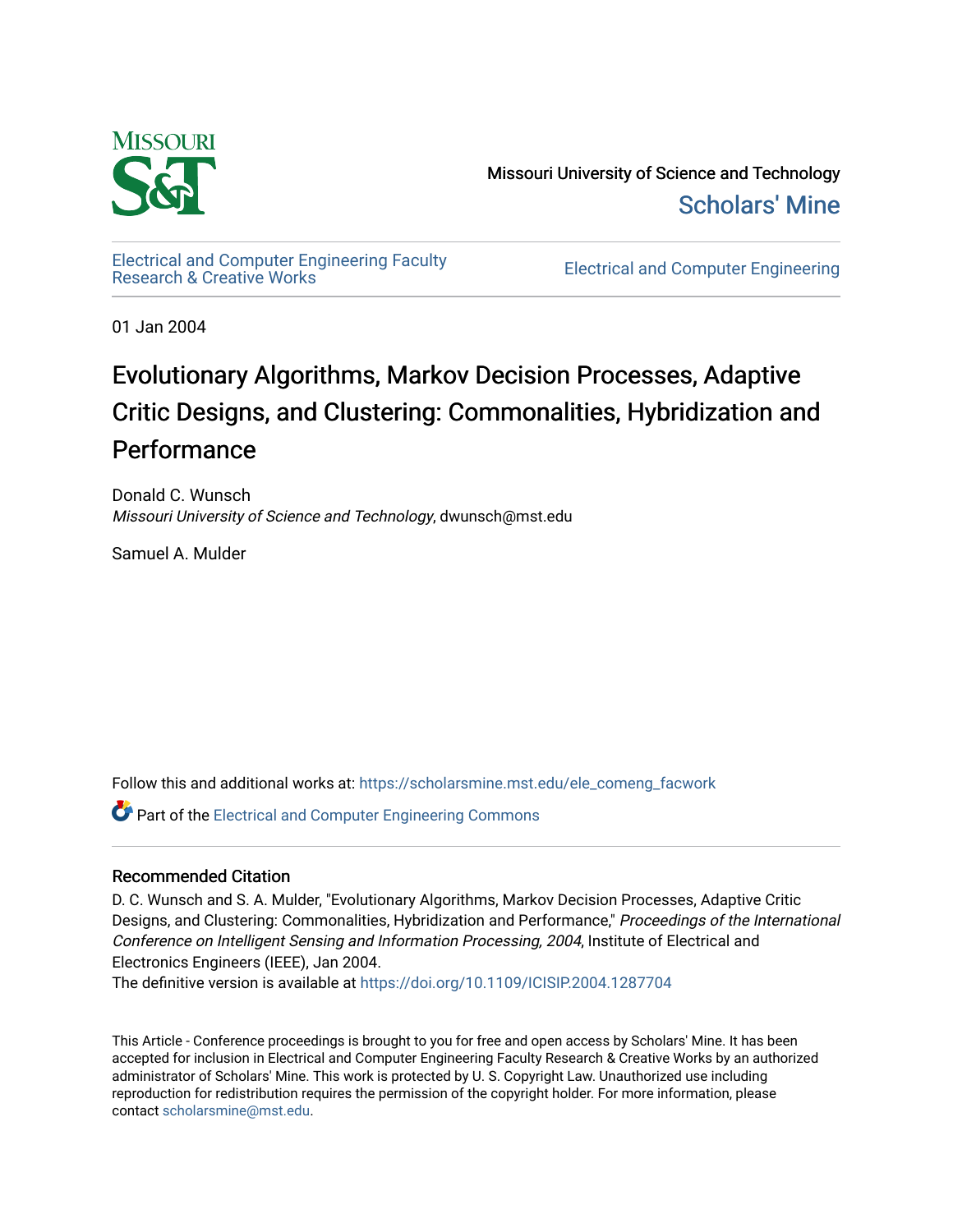# **Evolutionary Algorithms, Markov Decision Processes, Adaptive Critic Designs, and Clustering: Commonalities, Hybridization, and Performance**

Donald C. Wunsch **I1** and Samuel Mulder Applied Computational Intelligence Laboratory University of Missouri - Rolla Rolla, MO 65409 USA www.ece.umr.edu/acil

#### Abstract

We briefly review and compare the mathematical formulation of Markov Decision Processes (MDP) and Evolutionary Algorithms (EA). In so doing, we observe that the Adaptive Critic Design (ACD) approach to MDP can be viewed as a special form of EA. This leads us to pose pertinent questions about possible expansions of the methodology of ACD. This expansive view of **EA** is not limited to ACD. We discuss how it is possible to consider the powerful Chained Lin-Kemighan (chained LK) algorithm for the Traveling Salesman Problem (TSP) as a degenerate case of EA. Finally, we review some recent TSP results, using clustering to divideand-conquer, that provide superior speed and scalability.

## Formulation of MDP

**An** MDP consists of the following:

Epochs: Typically numbered from  $t = 0, 1, ...$ N, where N is the horizon, possibly infinite.

States: Indicated by a variable, say, x, which can be continuous or discrete. The discrete state space is typical, even if infinite. Continuous state spaces are equivalent to Partially Observable Markov Decision Processes.

Actions: Represented by a set  $A = \{a1, a2, a3, \}$  train the Critic network.  $\ldots$ . The ai can be functions of x and/or t.

Rewards (often punishments or costs): Formulation of **EA**  Incrementally given by  $u(x(t), a(t))$ , and EXECUTE CONSULTER  $A_n$  **EA** approach to a problem consists of: cumulatively, by the cost-to-go function:

 $J(t) = u(t) + J(t+1).$  (1).

Thus,  $J(0) = u(0) + u(1) + \ldots + u(N)$ .

Transition Probabilities:  $P[x(t + 1) | x(t), a(t)].$ 

**0-7803-8243-9104/\$17.00** *0* **2004 IEEE 477 lClSlP 2004** 

The Markov property implies that. this is independent of previous x and a values. In the general case, when the probabilities do not reduce to binary, deterministic values, this implies that (1) is suppressing a conditional expectation operator on the right hand side of the equation.

We also need to introduce the notion of a policy  $\pi_i = [a_i(x,0), a_i(x,1), \dots a_i(x,N)]$ , defined for all  $x$ , **t.** If  $\pi_i$  is independent of **t**, we call it a stationary policy.

#### Adaptive Critic Designs

*An* **ACD** uses a critic element to mediate learning. Most implementations to date used two or more (typically three) neural networks, where an Action network generated an output to indicate the action a<sub>i</sub>, and a Critic network estimated the cost-to-go function J(t) or, alternatively, its derivative with respect to the state. The training signal for the Critic is of interest. In the perfect case, (1) applies always. Since the Critic's output is only an estimate, J, we consider the quantity:

$$
e = \hat{J}(t) - [u(t) + \hat{J}(t+1)].
$$
 (2)

Since this would be equal to zero in the ideal case, any deviation is used as an error signal to

Data Structure:

A function X: Solutions  $\rightarrow$ Data Structure. This mapping needs to be chosen in such a way as to provide information that will be useful in improving the solution iteratively.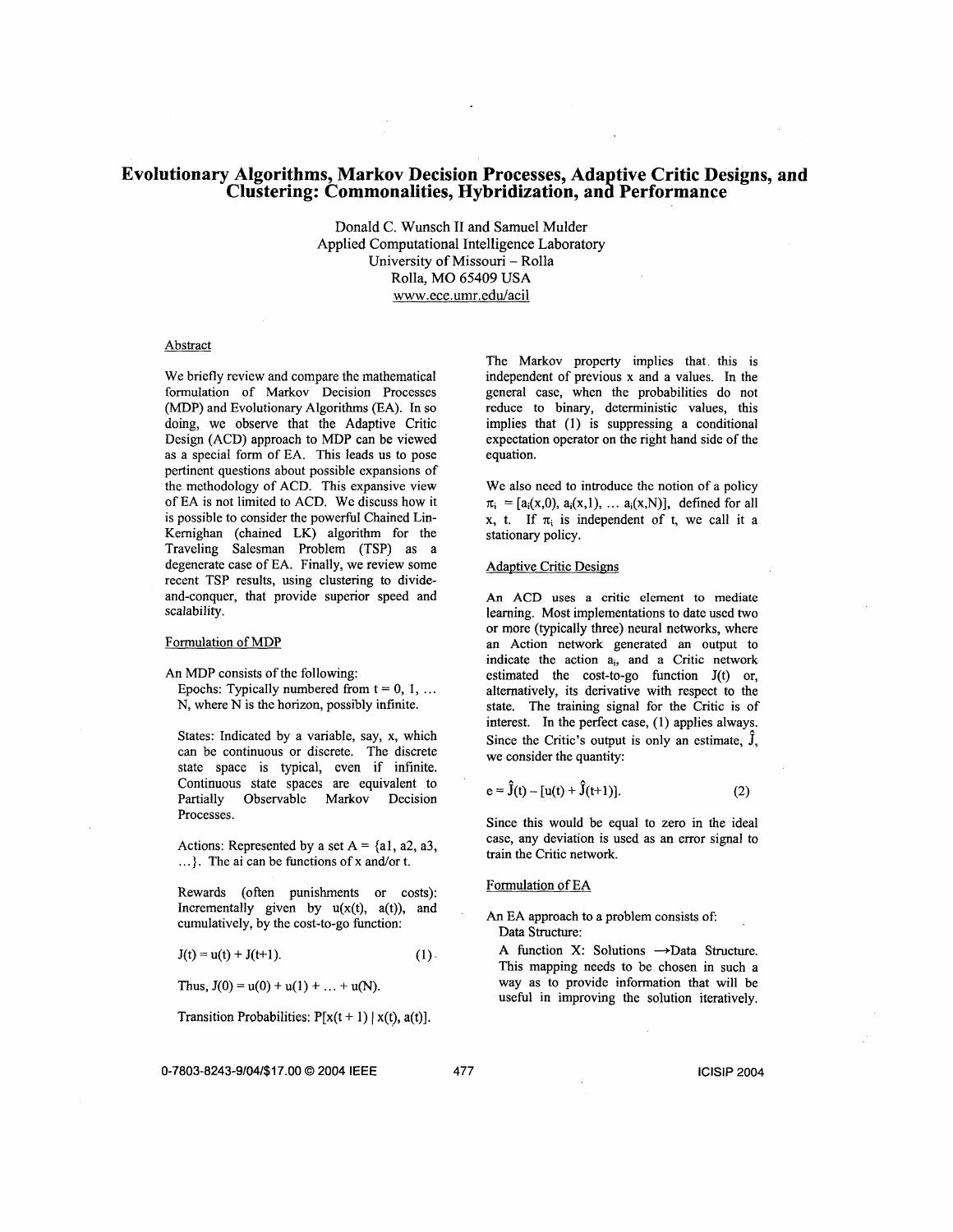Time is therefore implicitly included, **SO** at any time, the function is denoted x(t).

Initialization: Size of population of candidate solutions, related characteristics.

Variation operators: Number of parents, number of offspring, type of crossover, probability of applying the operator  $-$  all can be denoted  $v(x(t))$ .

Scoring the offspring and selection pressure, whether proportional to fitness, truncating the most fit, or a combination (called toumament), all denoted by  $s(v(x(t)))$ .

The whole process can compactly be represented  $x(t+1) = s(v(x(t)))$ . (3)

Implicit in the above, but worth mentioning explicitly, is the factor of randomness in the functioning of the above process. Although it is possible to specify the above deterministically, this is considered a degenerate case, which eliminates much of the advantage of EA.

## Reformulation of an **ACD** as an Instance of **EA**

To consider an ACD in the light of EA, we first must resolve some issues of notation. The notion of time in the two formulations, for example, has different meanings. For MDP and **ACD,** time is part of the problem specification, that is, we are required to find optimal actions over time, for the defined horizon. For EA, time **is an itcration variable** to **scarch** for, **hopefully,**  increasingly fit solution populations. This is easily resolved by replacing t in the EA formulation by an iteration variable i. Also, for EA, x indicates a population of solutions, but it is a state of the external system for MDP and **ACD.** The appropriate notation for a population of solutions is  $\Pi(i) = [\pi 1, \pi 2, \dots, \pi m]$ , where m can vary from iteration to iteration. Now, we can focus on the fitness and selection criteria from **(3)** and the cost function estimate in (2). **(3)**  becomes:

 $\Pi(i+1) = s(v(\Pi(i))).$  (4)

We can thus view the Action network of an ACD as a mapping from the state space to a policy, that is, at any time t, from any state **x** in **X,** to any of the  $\pi_i$ . We can denote the time dependence of the policy by making the index of the policy dependent on time, i.e.  $\pi_{i(t)}$ . Thus:

NA(t):  $X \rightarrow \pi_{i(t)}$ .

So, the ingredients for an EA - ACD are: Initial population:

One parent, the initial Action network mapping,  $\pi_{i(0)}$ .

Fitness function:

 $\hat{J}$  (From the Critic network. Should be as small as possible.)

Variation Function:

The variation induced by backpropagation on NA(t) using  $\hat{J}$  as an error signal. Training of the Critic indirectly acts as a variation as well by changing J.

This variation function can be simple, as in (Widrow, **73),** (Watkins, **89),** (Werbos, 90) or quite complex (Werbos, 90), (Prokhorov and Wunsch, 97).

#### Selection Pressure:

**A** binary fimction: If the neural network has not converged yet, keep the child. If the network has converged, keep the parent. A variety of mechanisms are used to determine whether the network has converged, such as:  $\hat{J}$  sufficiently small, weight changes sufficiently small, or training set error equal to validation set error.

This section has reinterpreted an ACD as an EA. In the next section, **we** will examine what this means for future potential ACD.

#### Alternative Formulation for **ACD**

It is straightforward to observe that there is no need for some of the constraints in the above formulation. By removing these, we automatically expand the definition of an ACD to allow a broader family of EA. Basically, anything except the fitness function can change and still serve the intended purpose of an ACD.

Initial Population: N parents.

Fitness function: **j** 

Variation function:

Virtually anything. Examples are backpropagation on N neural networks in parallel, crossover of weights, or any training algorithm.

Selection Pressure: Also open to choice. Anything tending to favor lower values of  $\hat{J}$  should work.

478 IClSlP 2004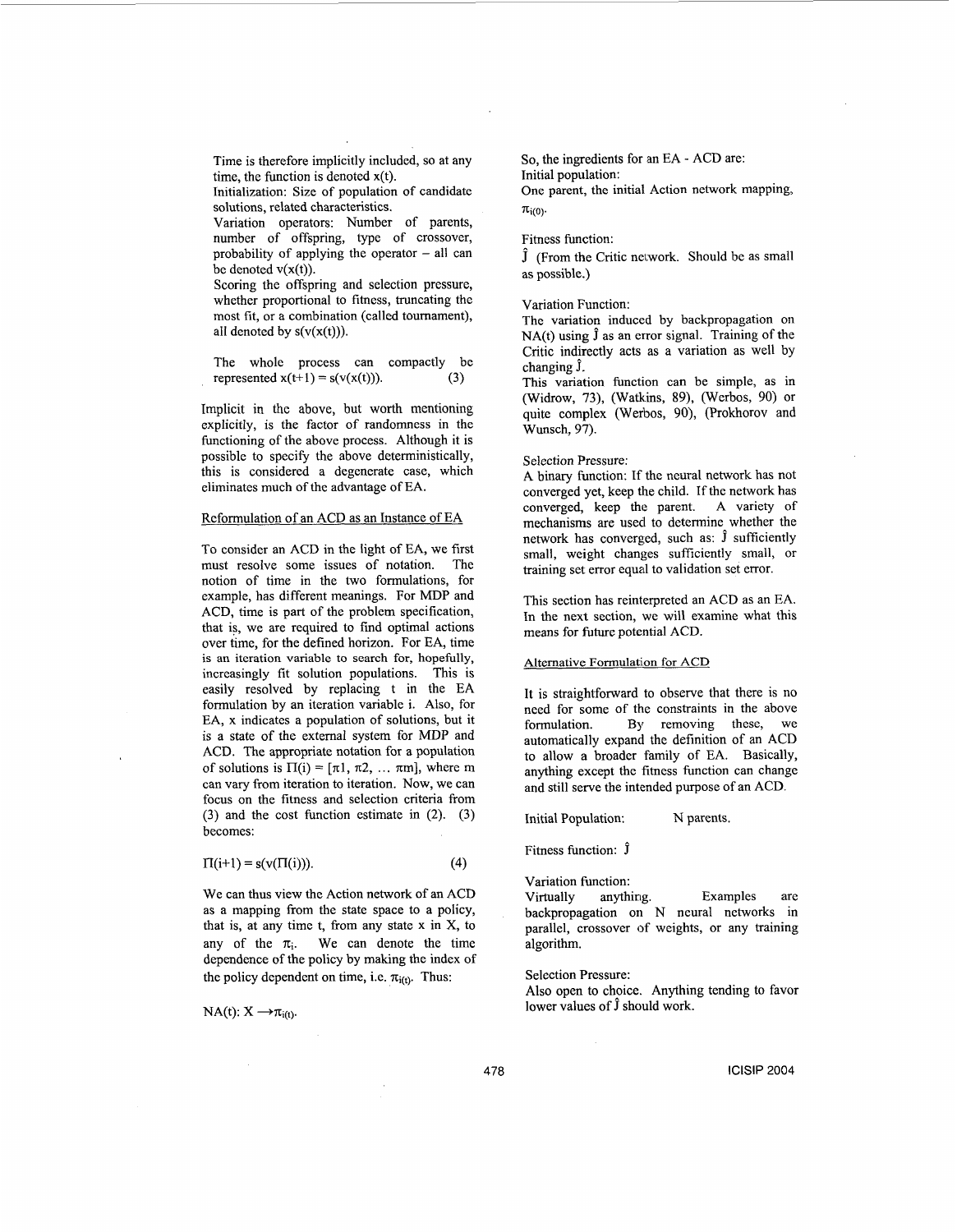#### Memetic **EA** and the TSP

In general, EA, are mostly useful on problems where no good algorithms are known. EA have been applied to the TSP before, but havc been generally unsuccesshl as compared to state of the art heuristic algorithms. **A** good overview of the current state of the art in TSP optimization is given in (Gutin and Punnen, 2002). **EA** receive barely a passing mention, because they have not been competitive with this type of problem. (Fogel, 1994) and (Larranaga et al, 1999) present<br>a good overview of straightforward a good overview of straightforward implementations of gcnetic algorithms for the TSP. While they do give decent tours on small problem instances (less than 100 cities), the times required to solve such instances are very large compared to other heuristic approaches.

Until recently, the best results on large-scale TSP instances came from variations on an algorithm proposed by Lin and Kcmighan in 1973 (Lin and Kemighan, 1973), (Rego and Glover, 2002). This algorithm takes a randomly selected tour and optimizes it by stages until a local minimum is found. This result is saved and a new random tour selected to begin the process again. Given enough time, the optimal tour can be found for any instancc of the problem, although in practice this is limited to small instances for an absolute result duc to time constraints. Even with extremely large instances, however, reasonably short tours can typically be found (Johnson and McGeoch, 2002). A popular variant, responsible for the best performance of this class of algorithms, is called chained-LK. This, instead of beginning with a random tour at each new iteration, perturbs the previous tour and optimizes from there. generally consists of a process known as a double bridge (Applegate et. al., 2000). This consists of a 4-edge exchange that is never found by the basic LK algorithm and is illustrated in Figure 1.



Figure 1. Double Bridge

This exchange has the effect of changing the global shape of the tour and starts the basic LK algorithm in a position that should find a different minimal tour, increasing the chance that the actual minimum tour is found.

A new approach to evolutionary algorithms (Ulder et al, 1990) combines local search algorithms with evolutionary algorithms to create a new hybrid. These algorithms use local search as a learning function to create a memetic algorithm. **A** memetic algorithm is one in which parents pass on not only their genetic material, but also learned characteristics. By applying a local search operator to members of the population, the search space is explored more efficiently. To see how this works, consider the space of possible tours as a high dimensional search space. If we consider local search as a hill-climbing technique, then the evolutionary approach places new population members in the space and the local search climbs to the nearest hill. This greatly reduces the size of the space to be searched, and insures that good solutions are found at each generation. We can also think of the chained LK algorithm as a special case with one population member and one child created each generation using the double bridge as a mutation operator. It remains to be seen whether increasing **the** population **size** brings any advantage in terms of search speed. At the very least, it makes a parallel implementation trivial to code.

## Clustering Divide-and-Conquer TSP Algorithm

The algorithm presented in this paper combines ART (Carpenter and Grossberg, 1987, 88) and LK local optimization to divide and conquer instances of the TSP. We begin by reading in the cities, stored in TSP-LIB format (Mostcoto, 2002). The ordering of the cities in memory represents the current tour. This is known as a permutation representation. This permutation representation is chosen because weight-matrix representations become intractable for large values of n, i.e. a 250k-city problem would require around 62.5 GB of memory to store an edge-weight matrix. Since the problem is Euclidean, it is sufficient to store  $(x,y)$ coordinates for each city and calculate distances on the fly.

The first stage of the algorithm involves sorting the cities into clusters using the ART algorithm described previously. Our variation of ART uses

**ICISIP 2004**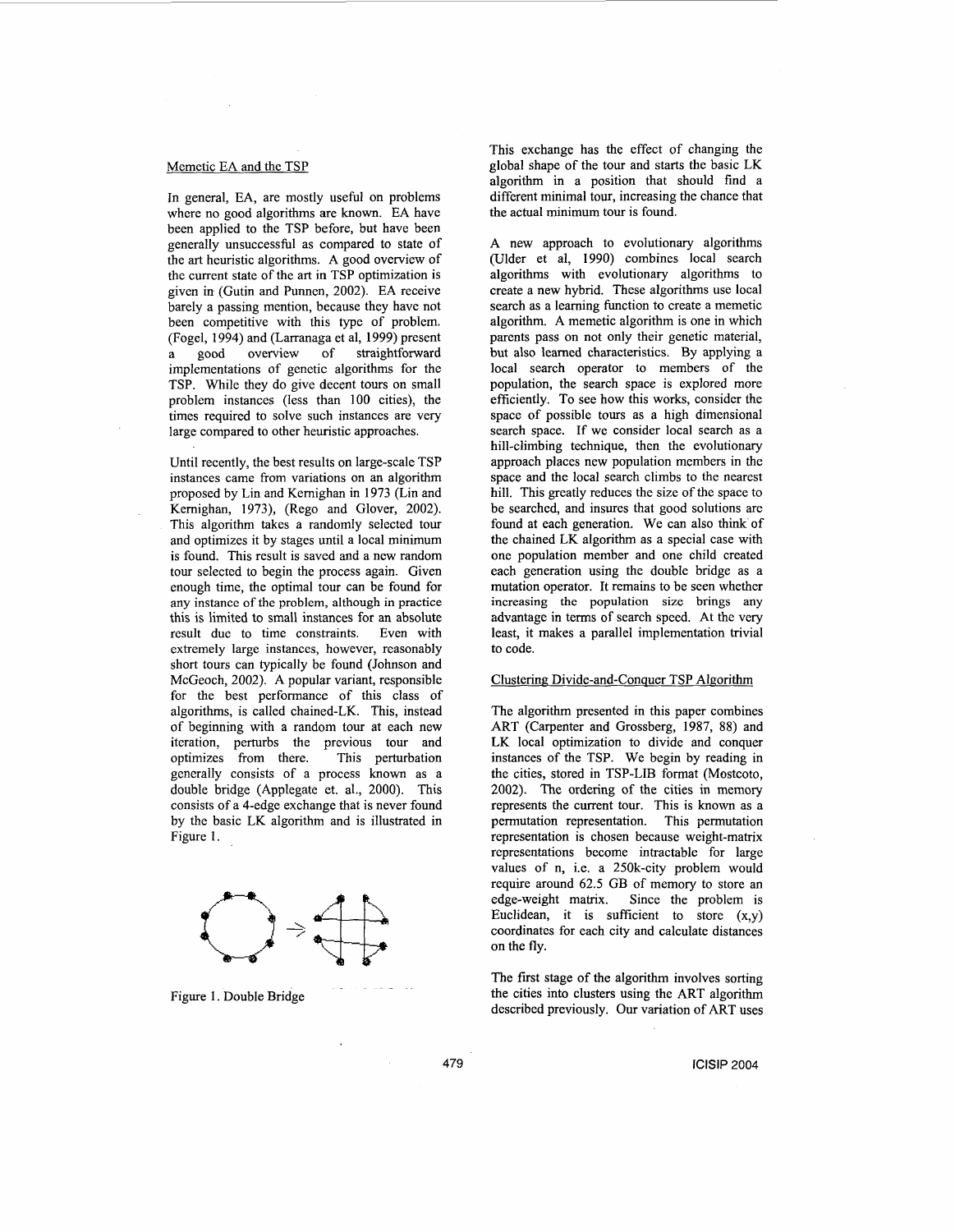the vigilance parameter to set a maximum distance from the current pattern. **A** vigilance parameter between 0 and 1 is considered and used as a percentage of the global space to determine the vigilance distance. Values were chosen based on the number and size of individual clusters desired, but typical values ranged from 0.80 to 0.97. The learning rate was set to 0.02. The clusters at this point were still in a random order. The individual clusters were then each passed to a version of the LK algorithm also described above. Since the size of the tours was controlled and kept under a thousand cities, we allowed the LK search depth to be infinite as long as the total improvement for a given swap series remained positive.

Now we are faced with the problem of combining a number of subtours back into one complete tour. This may be accomplished by adding the cluster tours into a combined tour, one at a time. Obviously the order in which the tours are added back is important. To minimize the cost added by inter-tour edges, it is important to add tours that are adjacent to the current combined tour. Our method for accomplishing this is to add the tours in order of increasing distance from the origin. It is not clear whether this is best, and this is an area for future research. The other major factor involved with merging the tours is running time. Since this a potentially global operation, care must be exercised in the nature of the algorithm. For example, attempting to find an optimal linking between thc two tours could be at least an  $O(n_g^2)$  algorithm, which is unacceptable, because the n involved would be the total number of cities, not just the cities in a tour. To avoid the  $O(n_g^2)$  global operation, we first find the centroid of the cluster to be added. This is just the average of the x and y coordinates of each city in the cluster, and is easily calculated in  $O(n_c)$ , where the n involved is the size of an individual cluster. We then find the k nearest cities to that centroid in the combined tour. Clearly, this operation requires  $O(n_e)$  time. Next, we consider each of the k cities from the main tour to determine the cost of inserting the cluster tour in place of the following edge. This involves the comparison of k cities to **n,** cities to determine the lowest cost matching, yielding a running time of  $O(k^*n_c)$ , where  $k \ll n_g$ . Finally, the cluster tour is inserted into the merged tour at the best location discovered. Some illustrative results are provided in Figure 2. The advantage over chained LK becomes apparent for large instances. For example, for the ten million city problem, the Clustering Divide-and-Conquer algorithm **runs** in 10,529 seconds on a PC, while chained LK takes 43,631 seconds, to achieve virtually identical quality tours (within 1%.) For the twenty-five million city tour, Clustering Divide-and-Conquer takes 13,500 seconds, whilc chained LK can not solve the problem at all within the memory constraints of the machine. Superior memory management guarantees improved scalability for the Divide-and-Conquer approach.



Figure 2. TSP resulting tours for (a) lk, (b) 10k, (c) **1M** cities.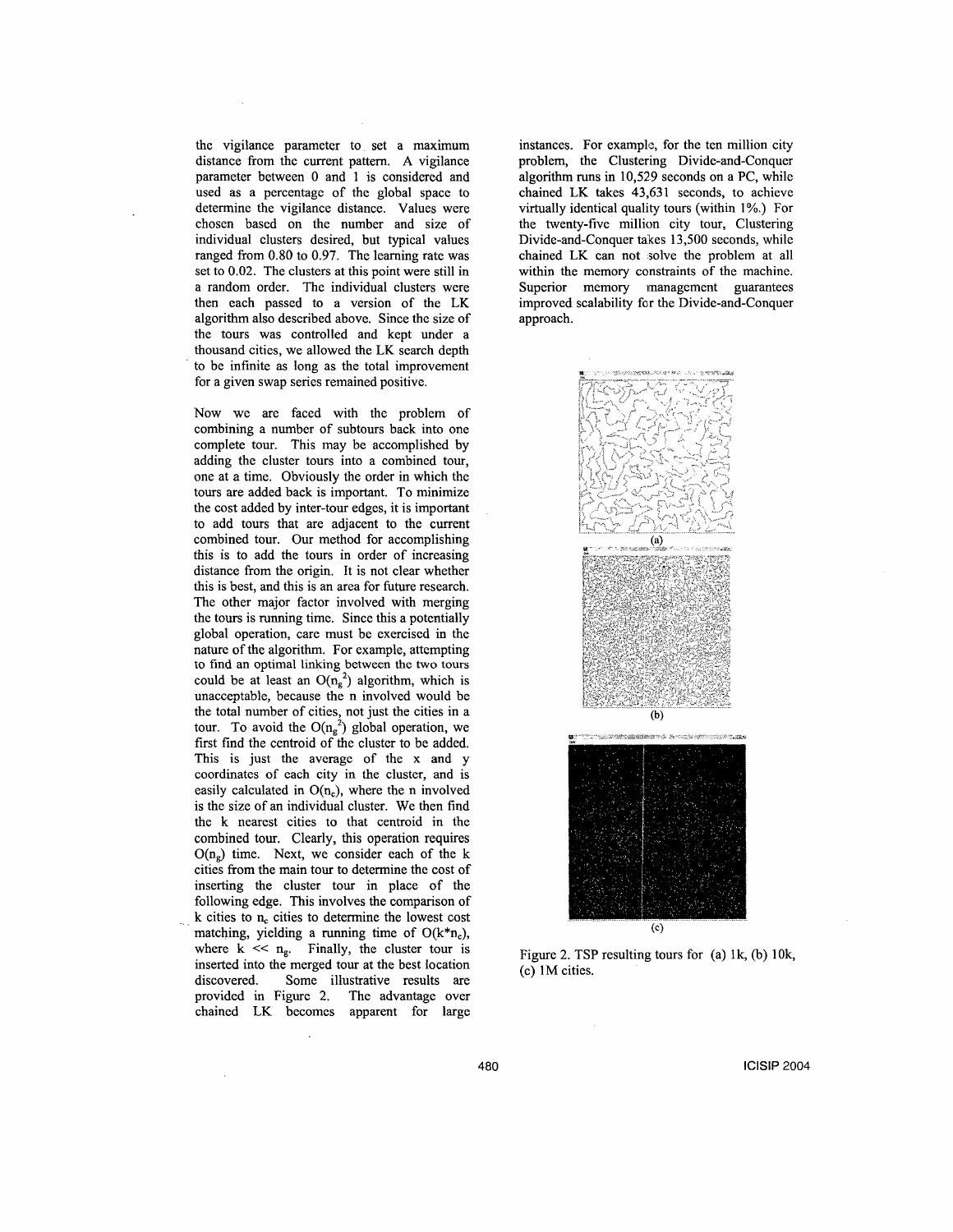# Conclusion

We have examined and compared the fundamental definitions of ACD and EA. In so doing, this allowed us to see an ACD as a special case of an EA. It is important to note that the overlap is not complete, for example, it excludes deterministic decision processes. However, this interpretation does include many of the richest and most interesting problem representations in ACD. This allows us to expand the notion of ACD, whereby we create a representation based on fundamental principles, as opposed to arbitrary hybrids. We also discuss how this expansive view of EA applies to other techniques, such as the chained LK for TSP. Finally, we introduce a clustering divide-andconquer algorithm that combines ART networks with chained LK, for superior performance on large TSP instances.

#### **References**

K. Menger. Das Botenproblem. Ergebnisse Eines Mathematischen Kolloquiums, 2:11-12, 1932.

*S.* Lin, B. W. Kemighan, (1973 ). An Effective Heuristic Algorithm for the Traveling Salesman Problem. Operations Research 21, 498-516.

D. Applegate, W. Cook, and **A.** Rohe, (2000). Chained Lin-Kemighan for large traveling salesman problems. Technical report **[http://www.keck.caam.rice.edu/reports/](http://www.keck.caam.rice.edu/reports)** chained lk.ps

T. Cormen, C. Leiserson, R. Rivest (1996). Introduction to Algorithms (pp. 954-960). Cambridge, MA: MIT Press.

R. Aganvala, D.L. Applegate, D. Maglott, G.D. Schuler, A.A. Schaffler (2000). A Fast and Scalable Radiation Hybrid Map Construction and Integration Strategy. http://www.ncbi.nlm.nih.gov/genome/rhmap/

C. A. Bailey, T. W. McLain, R. W. Beard (to appear). Fuel Saving Strategies for Dual Spacecraft Interferometry Missions. Joumal of the Astronatical Science.

C.H. Papadimitriou. (1977). The Euclidean Traveling Salesman Problem is NP-complete. Theoretical Computer Science 4,237-244.

M.L. Braun, J.M. Buhmann (2002). The Noisy Euclidean Traveling Salesman Problem and Learning. Advances in Neural Information Processing Systems 14. Cambridge, MA: MIT Press.

E.M. Cochrane, J.M. Cochrane (1999), Exploring competition and co-operation for solving the Euclidean Traveling Salesman Problem by using the Self-Organizing Map. Artificial Neural Networks, 1, 180-185.

S. Aurora (1998). Polynomial time<br>approximation schemes for {Euclidean} approximation schemes for traveling salesman and other geometric problems. Journal of the ACM, V.45 N.5, 753- 782.

G. Carpenter, **S.** Grossberg (1988). The art of adaptive pattern recognition by a self-organizing neural network. IEEE Computer, March, 47-88.

P. Moscoto (2002). TSPBIB Home Page. http://www.densis.fee.unicamp.br/~moscato/TSP BIB home.html

D. Applegate, R. Bixby, **V.** Chvatal, W. Cook (2001). Concorde - a code for solving Traveling Problems. http://www.math.princeton.edu/tsp/concorde.htm 1

N. Vishwanathan, D. Wunsch (2001). **A** Hybrid Approach to the TSP. IEEE International Joint Conference on Neural Networks, Washington, DC.

C. Rego, F. Glover (2002). Local Search and Metaheuristics. In G. Gutin and A. Punnen (Eds.), The Traveling Salesman Problem and Its Variations (pp. 309-368). Boston: Kluwer Academic Publishers.

D. Johnson, L. McGeoch (2002). Experimental Analysis *of* Heuristics for the STSP. G. Gutin and A. Punnen (Eds.), The Traveling Salesman Problem and Its Variations (pp. 369-487). Boston: Kluwer Academic Publishers.

G. Gutin and A. Punnen eds. (2002). The Traveling Salesman Problem and It's Variations. Kluwer Academic Publishers, Netherlands.

D.B. Fogel (1988). **An** Evolutionary Approach to the Traveling Salesman Problem. Biological Cybernetics, 60, (pp 139-144).

# 48 1 **IClSlP** 2004